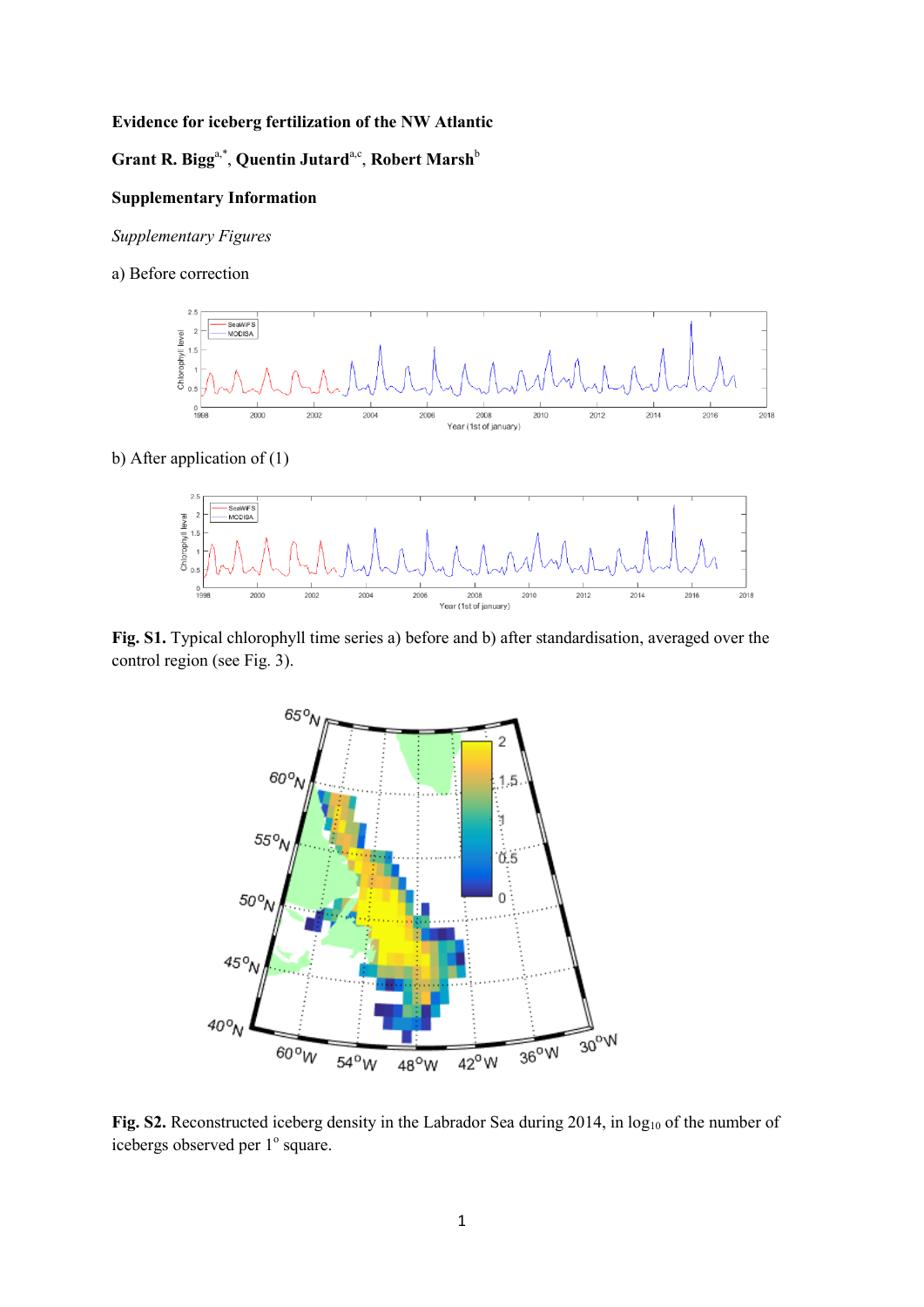#### *Supplementary Algorithms*

This appendix regroups simplifed versions of the algorithms that were used to transform the iceberg sightings database into usable maps. They are written in pseudocode but the syntax is mainly inspired by python, but sometimes by Matlab when matrices are used. Note that some simple functions have obvious names and are not explained in details.

### Algorithm 1

This algorithm builds the matrix of probabilities required for Algorithm 2. It records every time an iceberg crosses from one grid point to another in the form of a matrix *Crossings*. However, in order to respect the speeds of the icebergs the method also needed to record all the time the iceberg stayed within the same grid square, this corresponds to the diagonal of the matrix. So if two sightings from two different squares are separated by N days, the algorithm assumes it spent one day crossing between the squares and half of the remaining time, (N-1)/2, within each of the squares. Note that if between two sightings the iceberg stayed in the same square, the algorithm counts N days of not moving. The final matrix of probabilities is a normalized version of *Crossings*. The empty rows are rows that were never visited by icebergs and are completed by a 1 in the diagonal for mathematical convenience, this will of course have no impact on the simulations.

1: **function** COUNTCROSSING(year) 2: Crossings  $\leftarrow$  ZeroMatrix(500,500)

```
3: Sightings \leftarrow GetIcebergsSightings(year)
4: for sight in Sightings do
5: date \leftarrow sight.date()
6: index \leftarrow sight.index()
7: if isNew(index) then \triangleright If the given sighting is of a new iceberg
8: savedSight \leftarrow sight
9: else
10: savedDate ← savedSight.date()
11: sateDiff \leftarrow date - savedDate \triangleright Schematically
12: posInew ← positionToIndex(sight.position())
13: posIsaved ← positionToIndex(savedSight.position())
14: Crossings[posIsaved,posInew] \leftarrow += 1
15: Crossings[posIsaved,posIsaved] \leftarrow += (dateDiff-1)/2
16: Crossings[posInew,posInew] \leftarrow += (dateDiff-1)/2
17: savedSight ← sight
18: end if
19: end for
20: return Crossings
21: end function
22: function MAKEPROBABILITIES
23: Probs \leftarrow ZeroMatrix(500, 500)24: for year in range(2002,2016) do
25: Probs \leftarrow Probs + CountCrossing(year)26: end for
27: for i in range(0,500) do
28: rowSum \leftarrow sum(Probs(i,:))29: if rowSum == 0 then
30: Probs[i,i] \leftarrow 1
```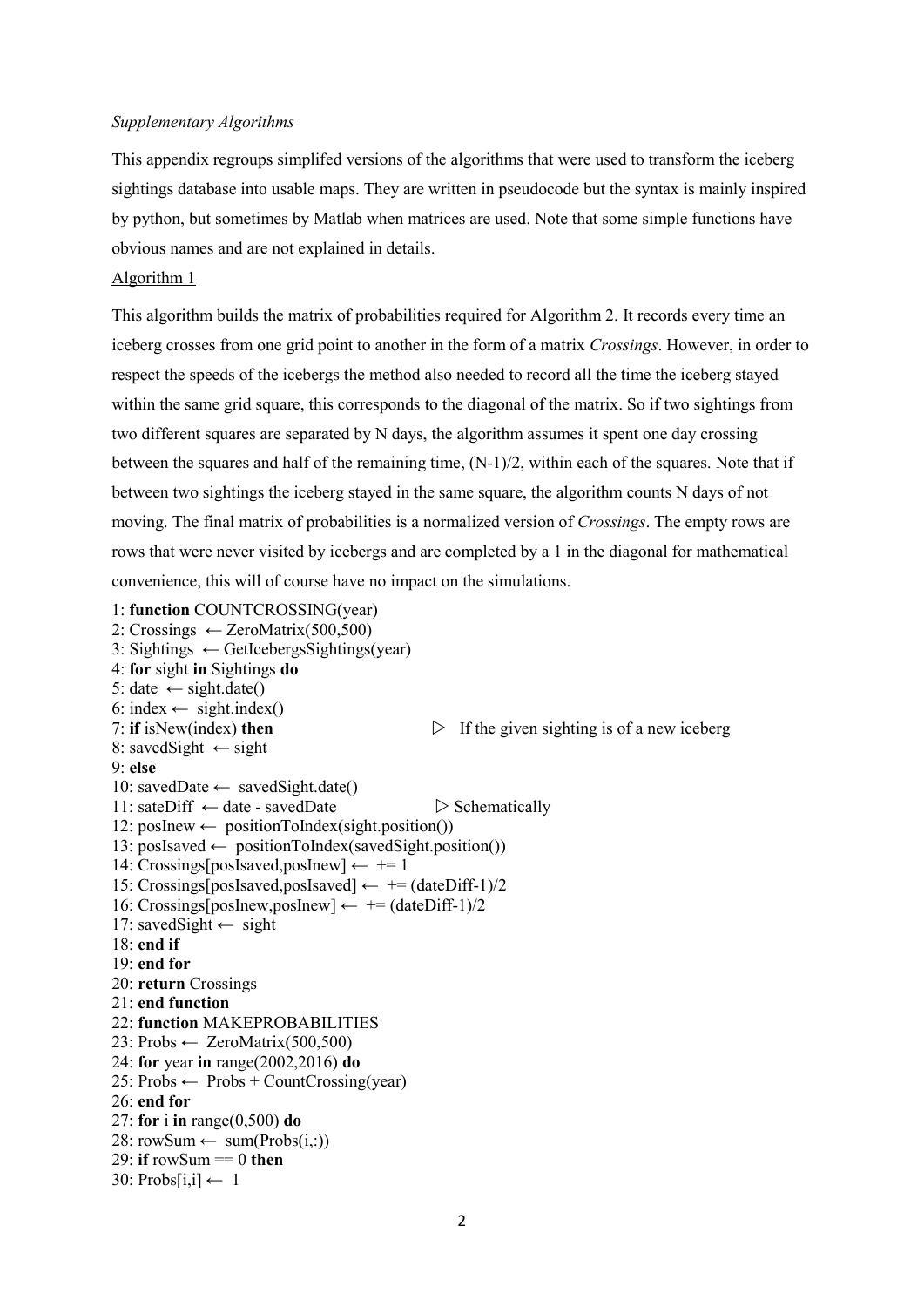31: **else** 32:  $\text{Probs}(i,:) \leftarrow \text{Probs}(i,:) / \text{rowSum}$ 33: **end if** 34: **end for** 35: **return** Probs 36: **end function**

### Algorithm 2

This algorithm counts the iceberg using the Markov chain approach, using the probabilities generated through Algorithm 1. It starts with a vector that has one iceberg in the index corresponding to the last known position, then it multiplies it by the matrix of probabilities to get the iceberg's probabilities of presence for the next day. This needs to be repeated for every remaining day until the 15th, which is equivalent to taking the matrix to the power of the number of remaining days. Note that if the last sighting happens to be exactly on the 15th, then that power is zero and the matrix reduces to the identity matrix, which will correctly record one iceberg at the right position.

1: numDays  $\leftarrow$  16  $\triangleright$  Or any relevant number 2: **function** DATEOK(date15, date, numDays) *This function returns a boolean that is true if date is between num-Days before date15 and date15* 3: **end function** 4: Probs ← MakeProbabilities() 5: **function** COUNT(year, month, numDays) 6: IcePos ← emptyVector(20\*25)  $\triangleright$  Latitude and longitude grid points 7: Sightings  $\leftarrow$  GetIcebergsSightings(year) 8: date15  $\leftarrow$  year/month/15  $\triangleright$  Schematically 9: **for** sight **in** Sightings **do** 10: date  $\leftarrow$  sight.date() 11: position  $\leftarrow$  sight.position() 12: index  $\leftarrow$  sight.index() 13: **if** isNew(index) **then**  $\triangleright$  **If** the given sight is of a new iceberg 14: **if** savedSight  $6 \neq$  Null **then**  $15: posI \leftarrow positionToIndex(savedSignt, position())$ 16: vect ← emptyVector(500) 17: vect[posI]  $\leftarrow$  1 18: daysTo15 ← date15-savedSight.date() 19: IcePos  $\leftarrow$  IcePos + vect\*(Probs\*\*daysTo15) 20: savedSight ← Null 21: **end if** 22: **end if** 23: **if** DateOk(date15,date,numDays) **then** 24: savedSight  $\leftarrow$  sight 25: **end if** 26: **end for** 27: **if** savedSight  $\neq$  Null **then**  $28: \text{posI} \leftarrow \text{positionToIndex(savedSignt, position())}$ 29: vect  $\leftarrow$  emptyVector(500) 30: vect[posI]  $\leftarrow$  1  $31: daysTo15 \leftarrow date15-savedSight.dat()$  $32: \text{LeePos} \leftarrow \text{LeePos} + \text{vect}^*(\text{Probs}^{**}davsTo15)$ 33: **end if** 34: **return** IcePos